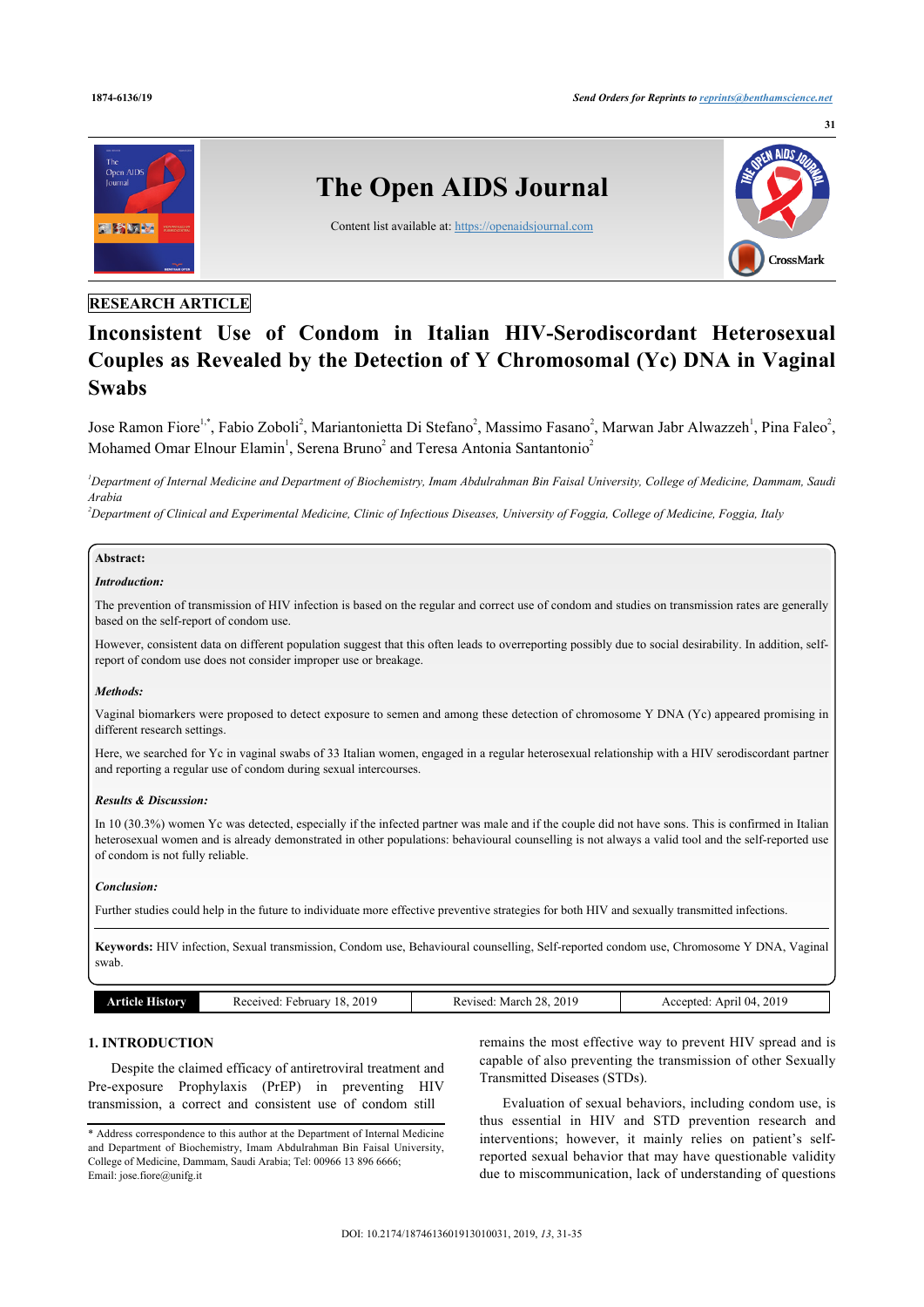asked, behavior report according to perceived expectations and social desirability and recall problems. In addition, it is frequently difficult to capture risk associated with improper condom use or accidental breakage.

Detection of semen in vaginal fluids has been proposed as an unbiased measure of unprotected sex. The most widely used biological marker for semen exposure has been Prostate Specific Antigen (PSA) [\[1,](#page-3-0) [2](#page-3-1)]. However, the detection of Y chromosomal (Yc) DNA has been demonstrated to be a better tool for this purpose, being detectable in vaginal swabs for a longer time, up to 15 days, after unprotected sexual intercourse, not detectable if condom is used and not being influenced by menses [\[3,](#page-3-2) [4\]](#page-3-3).

Several studies, evaluating either one or the other marker, definitively demonstrated that the self-reported use of condom is generally over reported by interviewed individuals and that the detection of seminal markers is a more accurate measure of semen exposure of the woman and thus of high-risk sexual behavior [\[5](#page-3-4) - [11](#page-3-5)]. Most of these studies, however, were conducted in North America and in developing countries and mainly on female sex workers.

The aim of our study was to compare the self-reported use of condom with results derived from the detection of seminal markers in vaginal swabs from a group of HIV uninfected or infected women from South East Italy, engaged in steady heterosexual relationship with an HIV serodiscordant partner.

#### **2. MATERIALS AND METHODS**

<span id="page-1-0"></span>We enrolled in this partly prospective study a group of 33 steady, heterosexual, HIV-serodiscordant couples referring to the Section of Infectious Diseases, University Hospital of Foggia (Foggia, Italy).

Inclusion criteria were 1) to be engaged in a steady heterosexual relationship from at least six months and to report to be sexually active, 2) to be HIV serodiscordant, one of the partners is HIV positive (index case, IC) and the other one HIV negative, 3) to have reported in the previous visits a regular condom use during sexual intercourses, 4) to have IC treated with antiretrovirals and virally suppressed in plasma from at least six months.

Regular condom use was defined as the use, in all cases of penetrative intercourse, of a condom inserted before penetration and used until the end of the sexual act.

The seropositive individual in the couple (from now on IC, index case) was the man in 21 and the woman in 12 cases. The mean age was 34.3 years for men and 30.3 years for women.

None of the individuals enrolled in the study presented symptoms or signs related to sexually transmitted diseases.

During routine laboratory and/or gynaecological tests (for PAP-test and/or HPV-DNA detection), all couples have been interviewed by a training nurse about their sexual behavior. Each participant couple was asked how many times they had sexual intercourses in the last month and during how many of these encounters they used a condom. Moreover, women were asked to allow collecting a cervivovaginal swab for the detection of seminal fluid in the days after sexual intercourses exclusively for research purposes, and they were told that the results, although they lack clinical relevance, would be discussed with their doctors at the next appointment. An informed consent was requested and collected for each patient participating in the study.

Vaginal samples were collected by a medical doctor or a trained nurse using a cotton-tipped swab inserted into the posterior fornix and rotated three times. Swabs were immediately sealed in individual transport tubes and transferred to the laboratory and stored frozen at -80° C until use.

At the time of use, swabs were thawed at room temperature, inserted into a 1.5 ml microcentrifuge with 1 ml of phosphate buffered saline and allowed to elute at room temperature for ten minutes. The samples were thus rotated and tubes centrifuged at 13000xg for five minutes.

Total nucleic acid was extracted from the pellets according to the manufacturer instructions by a commercially available DNA extraction kit (QIAmp DNA minikit, QIAgen Ltd, Crowly, UK) and the eluted DNA was stored for further analysis.

Detection of y chromosomal DNA was performed by a commercially available kit (Quantifier Duo Kit, Applied biosystem) according to the manufacturer instructions.

All uninfected individuals were subjected, as for routine evaluation, to HIV testing every six months.

## **3. RESULTS**

Results are shown in Table **[1](#page-1-0)**.

**Table 1. Yc DNA vaginal detection in 33 HIV serodiscordant heterosexual couples.**

| <b>Index Case Sex</b> | No | <b>Yc Positive</b> | <b>Fisher Exact Test</b> |
|-----------------------|----|--------------------|--------------------------|
| Male                  | 21 | $9(42,8\%)$        | $p < 0.05$ r 0.784       |
| Female                | 12 | $1(8.8\%)$         |                          |
| Parenthood            |    |                    |                          |
| Yes                   | 18 | $4(22,2\%)$        | $P < 0.05$ r - 0.4       |
| No                    | 15 | $6(40\%)$          |                          |

All 33 studied couples reported a regular and proper use of condom during sexual intercourses, and no cases of condom breakage were reported. Nevertheless, in 10/33 women (30.3%) it was possible to detect y chromosome using PCR in vaginal swabs. This occurred significantly more frequently when the index case was a man (9/21 cases. 42.8%) than a woman (1/12 cases, 8.3%). Being already parents was also correlated with a lack of Yc detection in vaginal swabs, still significantly, but weakly. This occurred, in fact, in 4/18 (22.2%) women belonging to couples having sons but in 6/15 cases (40%) when couples had no sons.

At the subsequent appointment, the couples were informed about the results and their meaning.

Three couples (one with the men and two with the woman being the IC) still denied the lack of regular condom use advocating for laboratory technical mistakes or unrevealed breaks in the condoms. The remaining admitted the irregular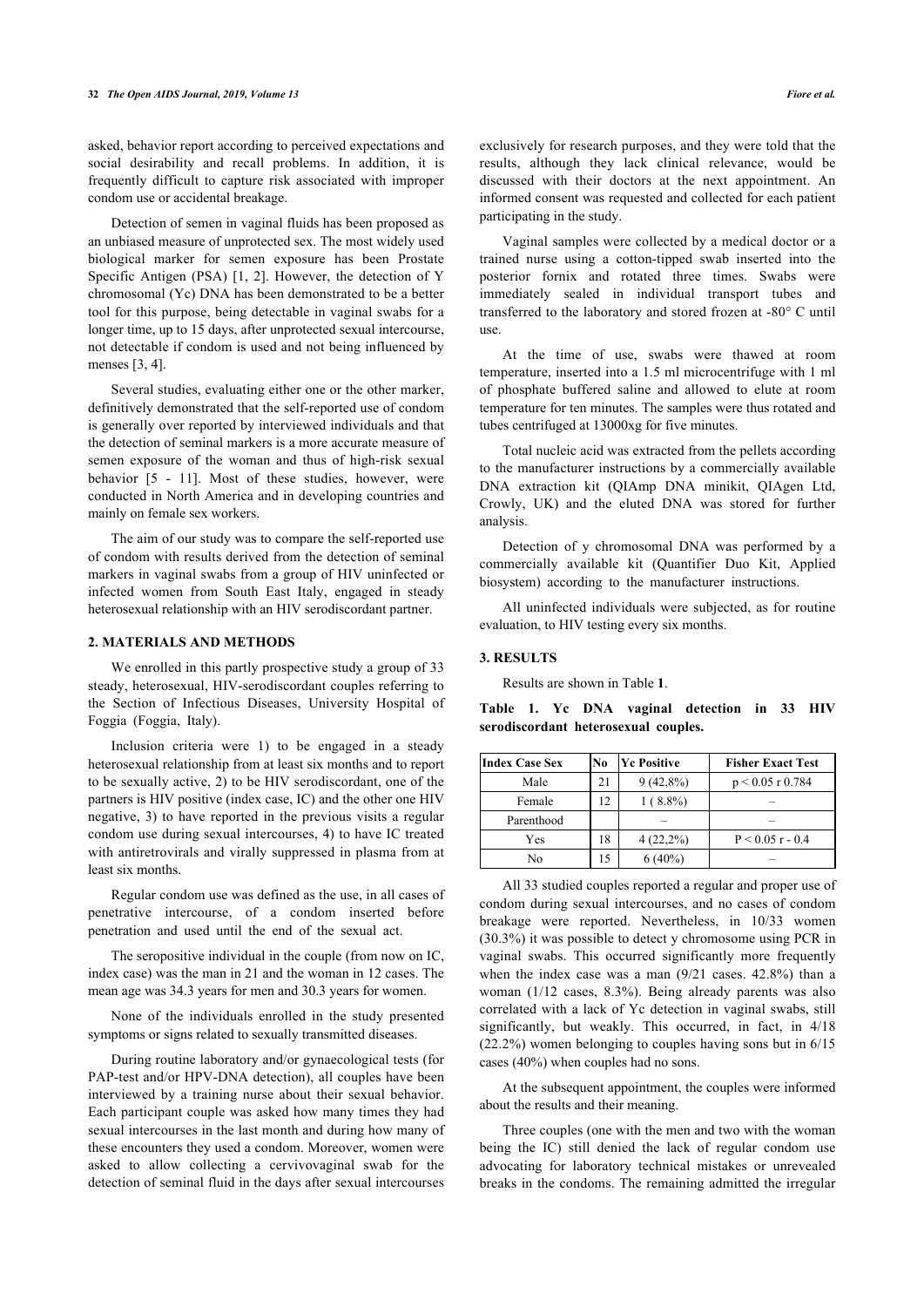use of condom and the reason given for not telling the truth was the concern about disappointing the doctors and the nurses and to be blamed by them. Furthermore, couples had read on internet that HIV patients on highly active antiretroviral therapy (HAART) treatment and with undetectable blood viral load, do not transmit the infection sexually, thus the condom use was perceived as useless in spite of medical counseling.

After 6 and 12 months of enrollment in the study none of the seronegative individuals seroconverted for HIV.

#### **4. DISCUSSION**

Although the use of condom alone does not provide 100% protection from HIV [[12\]](#page-3-6) to date, the most efficient modalities for prevention of HIV sexual transmission are still the consistent use of condom along with blood viral suppression of infected individuals through HAART and pre- and postexposure antiretroviral prophylaxes for at risk individuals.

On the other hand, cases of HIV infections were reported in individuals on PrEP, due either to viruses resistant to antiretrovirals[[13\]](#page-3-7), a great number of unprotected sexual exposures [[14\]](#page-3-8) or low blood concentrations of antiretrovirals for heterosexual women [[15\]](#page-3-9).

This is not surprising: it is known that virological response in semen may differ with respect to peripheral blood [[16](#page-3-10), [17](#page-3-11)] and that undetectable in blood does not necessarily mean undetectable in semen or cervico-vaginal secretions. In addition, the emphasis given to viral suppression in infected individuals and protection acquired by the use of PreP or post exposure prophylaxis may widely lead to increasing risk behaviours and neglecting condom use, that is concerning for other STD transmission as well, which as a matter of fact appears to increase in PrEP taking individuals [\[18](#page-3-12)]

These considerations may have important implications in the future scenario of HIV and STD transmission and lead us to the belief that to promote the use condom in at risk individuals is still important.

However, strategies are probably needed to estimate the efficacy of condom use counselling, since generally we do evaluate it by patient self-report. However, the self-reporting of condom use is considered a non-ideal tool to assess its efficacy. Studies on HIV prevention based entirely on self-reported sexual activity may be biased and difficult to interpret [[19\]](#page-3-13). There are multiple types of self-reporting bias, such as over reporting [[20\]](#page-3-14), social desirability bias [\[21](#page-4-0)], under reporting, or recall problems. Also, individuals might be unaware of their HIV infection or exposure [[22\]](#page-4-1).

Biomarkers of vaginal exposure to semen, long used in forensic medicine, and later becoming important to evaluate the safety of physical barriers such as diaphragms or condoms, may provide information on unprotected intercourse[[23\]](#page-4-2). Prostate-Specific Antigen (PSA) and Y chromosome DNA (Yc-DNA) have both been evaluated in the past as semen biomarkers and are the most widely used in this field. These markers of semen exposure are objective indicators in studying sexual behaviors and validation of self-reported condom use. While both are considered reliable for evaluating exposure to semen, each has unique characteristics [[3\]](#page-3-2), the PSA may be

more consistent as a marker of very recent exposure and the (Yc) DNA is more likely to be detected in the vagina after 12 h postexposure compared to PSA [\[24](#page-4-3)]. This assay is sensitive to five copies of Y chromosome for up to 14 days post exposure [[25\]](#page-4-4).

Our data indicate, in Italian steady heterosexual couples, that discrepancy of (Yc) DNA detection with self-reporting of condom use reached 30.3%, which was much less than what was already demonstrated by Jadack RA *et al*. (55.6%) [\[26\]](#page-4-5) and comparable with the result of Rose E *et al,* (33.9%) [[27](#page-4-6)]. Interpretation of our study results is in agreement with what was already revealed by other publications, the substantial discordance between self-reports and measurements of biologic markers of semen exposure in vaginal specimens indicates that self-reporting of sexual behavior cannot be assumed to be valid measures [[28,](#page-4-7) [29](#page-4-8)].

The reason of self-reporting bias in our study was mainly (7/10 couples) the information they acquired on internet about HAART of infected individuals as the best and maybe single protection modality; *i.e.* the HIV patients on HAART and with undetectable blood viral load do not transmit the infection sexually. Therefore, they perceived the condom use as useless in spite of medical counselling.

Interpretation of the self-reporting bias of other 3/10 couples maybe more difficult, they denied the lack of regular condom use. The discrepancy between self-reporting of condom use and biological measures need to take in account the high sensitivity of (Yc) DNA detection and the possibility although rare of contamination by other biological fluids (such as saliva). (Yc) DNA detection may incorrectly suggest a poor behavioral outcome, improper condom use, micro-leakage of semen or unrevealed microbreaks in the condoms may lead to positive (Yc) DNA test.

None of the subjects enrolled in our study seroconverted over a one year follow up and this is in line with the known low rate of transmission per single sexual act of the virus. However, the study was not addressed to evaluate this point, that will need large cohort studies.

This study shared some limitations with other studies that considered to combine self-report and biological data as best approach, that is specific mechanism needed for combining the data from those two types of methods to improve HIV preventive strategies. In addition, the small study population allow us to provide suggestions but not to draw a firm conclusion about the effectiveness of (Yc) DNA detection as a sure biomarker for the study of sexual behavior.

However, this is according to our knowledge the first study performed in European heterosexual HIV serodiscordant couples and results are in line with the previously published studies in other populations [\[5](#page-3-4) - [11](#page-3-5)].

In summary, despite many initiatives to implement condom use to prevent HIV infection, currently the condom meets with many resistances, justified by various motivations such as allergies, reduction of pleasure, limitation of intimacy or assumption of full protection of HAART and PrEP. The combination of different prevention methods, including preand post-exposure antiretroviral prophylaxes, condoms and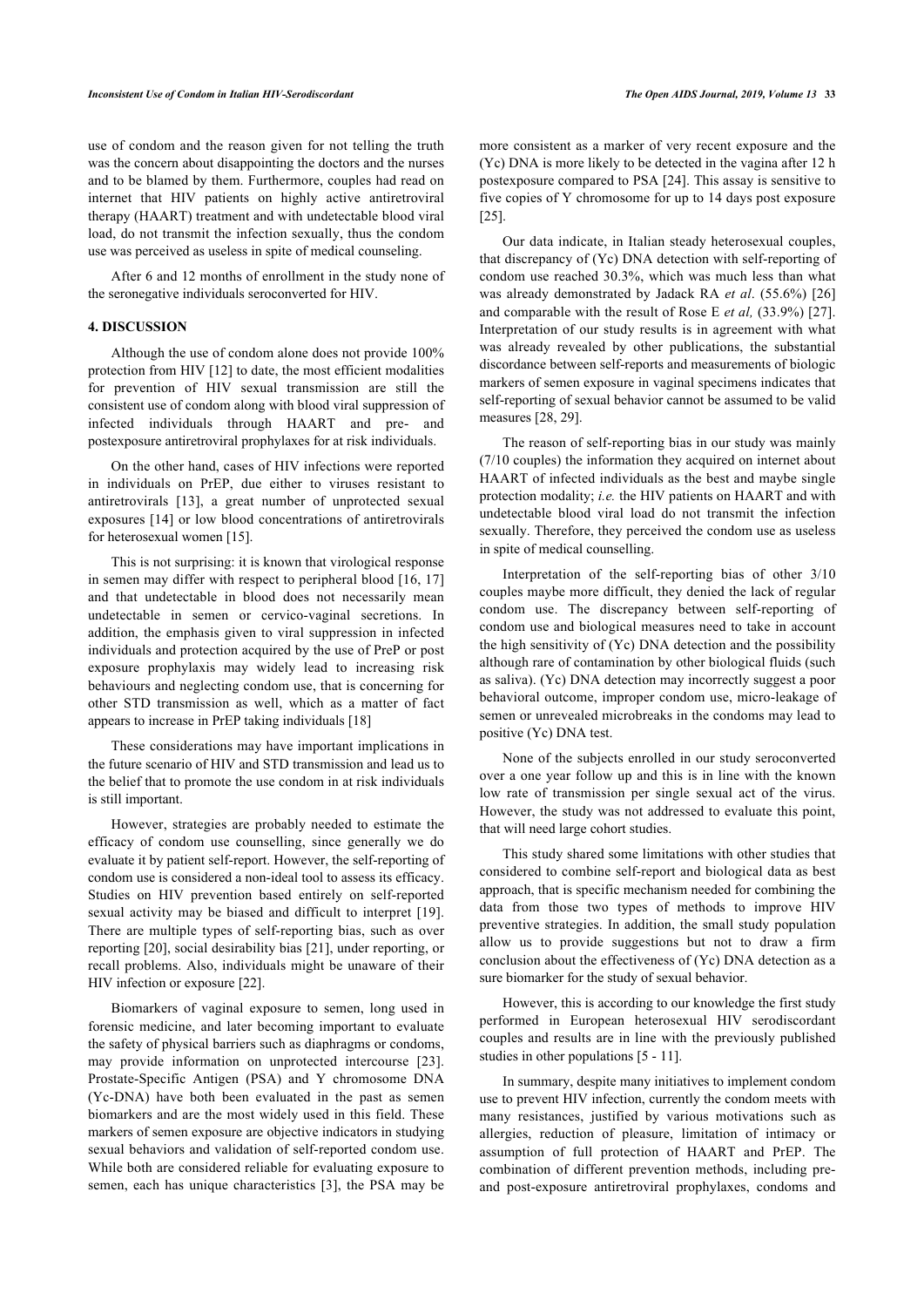<span id="page-3-4"></span>other risk-reducing behaviours, is a more adequate approach. Counselling and evaluation of the effectiveness of implementing protective strategies is still required, the use of (Yc) DNA detection as confirmatory biomarker will be a promising guide to improve sexual behaviors and developing more successful strategies to prevent HIV and STD transmission.

## **ETHICAL APPROVAL AND CONSENT TO PARTICIPATE**

This study was approved by the Ethics Committee of Ferrara University, Ferrara, Italy, Prot.170394.

## **HUMAN AND ANIMAL RIGHTS**

No Animals were used in this research. All human research procedures followed were in accordance with the ethical standards of the committee responsible for human experimentation (institutional and national), and with the Helsinki Declaration of 1975, as revised in 2013.

# **CONSENT FOR PUBLICATION**

<span id="page-3-5"></span>Written informed consent was obtained by all study participants.

#### **AVAILABILITY OF DATA AND MATERIAL**

<span id="page-3-6"></span>The data that support the findings of this study are available from the corresponding author, upon reasonable request.

#### <span id="page-3-7"></span>**FUNDING**

None.

#### <span id="page-3-8"></span>**CONFLICT OF INTEREST**

The authors declare no conflict of interest, financial or otherwise.

## <span id="page-3-9"></span>**ACKNOWLEDGEMENTS**

<span id="page-3-10"></span>We are grateful to Luna Saburro (University of Foggia, Italy) for the enthusiastic nursing assistance and for the active participation in all the phases of the study.

## <span id="page-3-11"></span><span id="page-3-0"></span>**REFERENCES**

- [1] Lawson ML, Maculuso M, Bloom A, Hortin G, Hammond KR, Blackwell R. Objective markers of condom failure. Sex Transm Dis 1998; 25(8): 427-32. [\[http://dx.doi.org/10.1097/00007435-199809000-00009\]](http://dx.doi.org/10.1097/00007435-199809000-00009) [PMID: [977](http://www.ncbi.nlm.nih.gov/pubmed/977%203437)
- <span id="page-3-12"></span><span id="page-3-1"></span>[3437\]](http://www.ncbi.nlm.nih.gov/pubmed/977%203437) [2] Macaluso M, Lawson L, Akers R, *et al.* Prostate-specific antigen in
- vaginal fluid as a biologic marker of condom failure. Contraception 1999; 59(3): 195-201. [\[http://dx.doi.org/10.1016/S0010-7824\(99\)00013-X\]](http://dx.doi.org/10.1016/S0010-7824(99)00013-X) [PMID: [1038](http://www.ncbi.nlm.nih.gov/pubmed/1038%202083) [2083\]](http://www.ncbi.nlm.nih.gov/pubmed/1038%202083)
- <span id="page-3-13"></span><span id="page-3-2"></span>[3] Snead MC, Black CM, Kourtis AP. The use of biomarkers of semen exposure in sexual and reproductive health studies. J Womens Health (Larchmt) 2014; 23(10): 787-91.

[\[http://dx.doi.org/10.1089/jwh.2014.5018](http://dx.doi.org/10.1089/jwh.2014.5018)] [PMID: [25268551\]](http://www.ncbi.nlm.nih.gov/pubmed/25268551)

<span id="page-3-14"></span><span id="page-3-3"></span>[4] Brotman RM, Melendez JH, Smith TD, Galai N, Zenilman JM. Effect of menses on clearance of Y-chromosome in vaginal fluid: Implications for a biomarker of recent sexual activity. Sex Transm Dis 2010; 37(1): 1-4.

[\[http://dx.doi.org/10.1097/OLQ.0b013e3181b5f15d](http://dx.doi.org/10.1097/OLQ.0b013e3181b5f15d)] [PMID: [20118](http://www.ncbi.nlm.nih.gov/pubmed/20118%20672) [672](http://www.ncbi.nlm.nih.gov/pubmed/20118%20672)]

- [5] Rosenbaum JE, Zenilman JM, Rose E, Wingood GM, DiClemente RJ. Semen says: Assessing the accuracy of adolescents' self-reported sexual abstinence using a semen Y-chromosome biomarker. Sex Transm Infect 2017; 93(2): 145-7.
	- [\[http://dx.doi.org/10.1136/sextrans-2016-052605](http://dx.doi.org/10.1136/sextrans-2016-052605)] [PMID: [27147615\]](http://www.ncbi.nlm.nih.gov/pubmed/27147615)
- [6] Minnis AM, Steiner MJ, Gallo MF, *et al.* Biomarker validation of reports of recent sexual activity: Results of a randomized controlled study in Zimbabwe. Am J Epidemiol 2009; 170(7): 918-24. [\[http://dx.doi.org/10.1093/aje/kwp219](http://dx.doi.org/10.1093/aje/kwp219)] [PMID: [19741042\]](http://www.ncbi.nlm.nih.gov/pubmed/19741042)
- [7] Penrose KJ, Richardson BA, Besson G, *et al.* Y chromosome and HIV DNA detection in vaginal swabs as biomarkers of semen and HIV exposure in women. Sex Transm Dis 2014; 41(11): 674-9. [\[http://dx.doi.org/10.1097/OLQ.0000000000000191](http://dx.doi.org/10.1097/OLQ.0000000000000191)] [PMID: [2529](http://www.ncbi.nlm.nih.gov/pubmed/2529%209415) [9415\]](http://www.ncbi.nlm.nih.gov/pubmed/2529%209415)
- [8] Surie D, Yuhas K, Wilson K, *et al.* Association between non-barrier modern contraceptive use and condomless sex among HIV-positive female sex workers in Mombasa, Kenya: A prospective cohort analysis. PLoS One 2017; 12(11)e0187444
	- [\[http://dx.doi.org/10.1371/journal.pone.0187444\]](http://dx.doi.org/10.1371/journal.pone.0187444) [PMID: [29176849\]](http://www.ncbi.nlm.nih.gov/pubmed/29176849)
- [9] Evans JL, Couture MC, Stein ES, Sansothy N, Maher L, Page K. Biomarker validation of recent unprotected sexual intercourse in a prospective study of young women engaged in sex work in Phnom Penh, Cambodia. Sex Transm Dis 2013; 40(6): 462-8. [\[http://dx.doi.org/10.1097/OLQ.0b013e318286db8a\]](http://dx.doi.org/10.1097/OLQ.0b013e318286db8a) [PMID: [2368](http://www.ncbi.nlm.nih.gov/pubmed/2368%200902) [0902\]](http://www.ncbi.nlm.nih.gov/pubmed/2368%200902)
- [10] Allen S, Meinzen-Derr J, Kautzman M, *et al.* Sexual behavior of HIV discordant couples after HIV counseling and testing. AIDS 2003; 17(5): 733-40. [\[http://dx.doi.org/10.1097/00002030-200303280-00012\]](http://dx.doi.org/10.1097/00002030-200303280-00012) [PMID: [126](http://www.ncbi.nlm.nih.gov/pubmed/126%2046797) [46797](http://www.ncbi.nlm.nih.gov/pubmed/126%2046797)]
- [11] Mose F, Newman LP, Njunguna R, *et al.* Biomarker evaluation of selfreported condom use among women in HIV-discordant couples. Int J STD AIDS 2013; 24(7): 537-40.
	- [\[http://dx.doi.org/10.1177/0956462412473892](http://dx.doi.org/10.1177/0956462412473892)] [PMID: [23970768](http://www.ncbi.nlm.nih.gov/pubmed/23970768)]
- [12] Davis KR, Weller SC. The effectiveness of condoms in reducing heterosexual transmission of HIV. Fam Plann Perspect 1999; 31(6): 272-9.

[\[http://dx.doi.org/10.2307/2991537\]](http://dx.doi.org/10.2307/2991537) [PMID: [10614517\]](http://www.ncbi.nlm.nih.gov/pubmed/10614517)

- [13] Knox DC, Anderson PL, Harrigan PR, Tan DH. Multidrug-resistant HIV-1 infection despite preexposure prophylaxis. N Engl J Med 2017; 376(5): 501-2. [\[http://dx.doi.org/10.1056/NEJMc1611639](http://dx.doi.org/10.1056/NEJMc1611639)] [PMID: [28146652\]](http://www.ncbi.nlm.nih.gov/pubmed/28146652)
- [14] Hoornenborg E, Prins M, Achterbergh RCA, *et al.* Acquisition of wild-type HIV-1 infection in a patient on pre-exposure prophylaxis with high intracellular concentrations of tenofovir diphosphate: A case report. Lancet HIV 2017; 4(11): e522-8. [\[http://dx.doi.org/10.1016/S2352-3018\(17\)30132-7](http://dx.doi.org/10.1016/S2352-3018(17)30132-7)] [PMID: [2891](http://www.ncbi.nlm.nih.gov/pubmed/2891%209303) [9303\]](http://www.ncbi.nlm.nih.gov/pubmed/2891%209303)
- [15] Grant RM, Liegler T, Defechereux P, *et al.* Drug resistance and plasma viral RNA level after ineffective use of oral pre-exposure prophylaxis in women. AIDS 2015; 29(3): 331-7. [\[http://dx.doi.org/10.1097/QAD.0000000000000556](http://dx.doi.org/10.1097/QAD.0000000000000556)] [PMID: [255](http://www.ncbi.nlm.nih.gov/pubmed/255%2003265) [03265](http://www.ncbi.nlm.nih.gov/pubmed/255%2003265)]
- [16] Fabrizio C, de Gennaro N, Volpe A, *et al.* HIV-RNA decay in paired blood and semen samples of subjects receiving their first dolutegravirbased ART regimen. J Clin Virol 2018; 109: 45-9. [\[http://dx.doi.org/10.1016/j.jcv.2018.11.002](http://dx.doi.org/10.1016/j.jcv.2018.11.002)] [PMID: [30471517](http://www.ncbi.nlm.nih.gov/pubmed/30471517)]
- [17] Graham SM, Holte SE, Dragavon JA, *et al.* HIV-1 RNA may decline more slowly in semen than in blood following initiation of efavirenzbased antiretroviral therapy. PLoS One 2012; 7(8)e43086 [\[http://dx.doi.org/10.1371/journal.pone.0043086\]](http://dx.doi.org/10.1371/journal.pone.0043086) [PMID: [22912795\]](http://www.ncbi.nlm.nih.gov/pubmed/22912795)
- [18] Traeger MW, Schroeder SE, Wright EJ, *et al.* Effects of pre-exposure prophylaxis for the prevention of human immunodeficiency virus infection on sexual risk behavior in men who have sex with men: A systematic revie and meta-analysis clin infect dis 2018. [\[http://dx.doi.org/10.1093/cid/ciy182](http://dx.doi.org/10.1093/cid/ciy182)]
- [19] Gallo MF, Steiner MJ, Hobbs MM, Warner L, Jamieson DJ, Macaluso M. Biological markers of semen exposure: Tools for improving the assessment of sexual behavior in HIV/STI prevention research. Sex Transm Dis 2013; 40: 447-52. [\[http://dx.doi.org/10.1097/OLQ.0b013e31828b2f77\]](http://dx.doi.org/10.1097/OLQ.0b013e31828b2f77) [PMID: [2367](http://www.ncbi.nlm.nih.gov/pubmed/2367%207018) [7018\]](http://www.ncbi.nlm.nih.gov/pubmed/2367%207018)
- [20] Liu H, Morisky DE, Lin X, Ma E, Jiang B, Yin Y. Bias in selfreported condom use: Association between over-reported condom use and syphilis in a three-site study in china. AIDS Behav 2016; 20(6): 1343-52.

[\[http://dx.doi.org/10.1007/s10461-015-1269-6\]](http://dx.doi.org/10.1007/s10461-015-1269-6) [PMID: [26696262](http://www.ncbi.nlm.nih.gov/pubmed/26696262)]